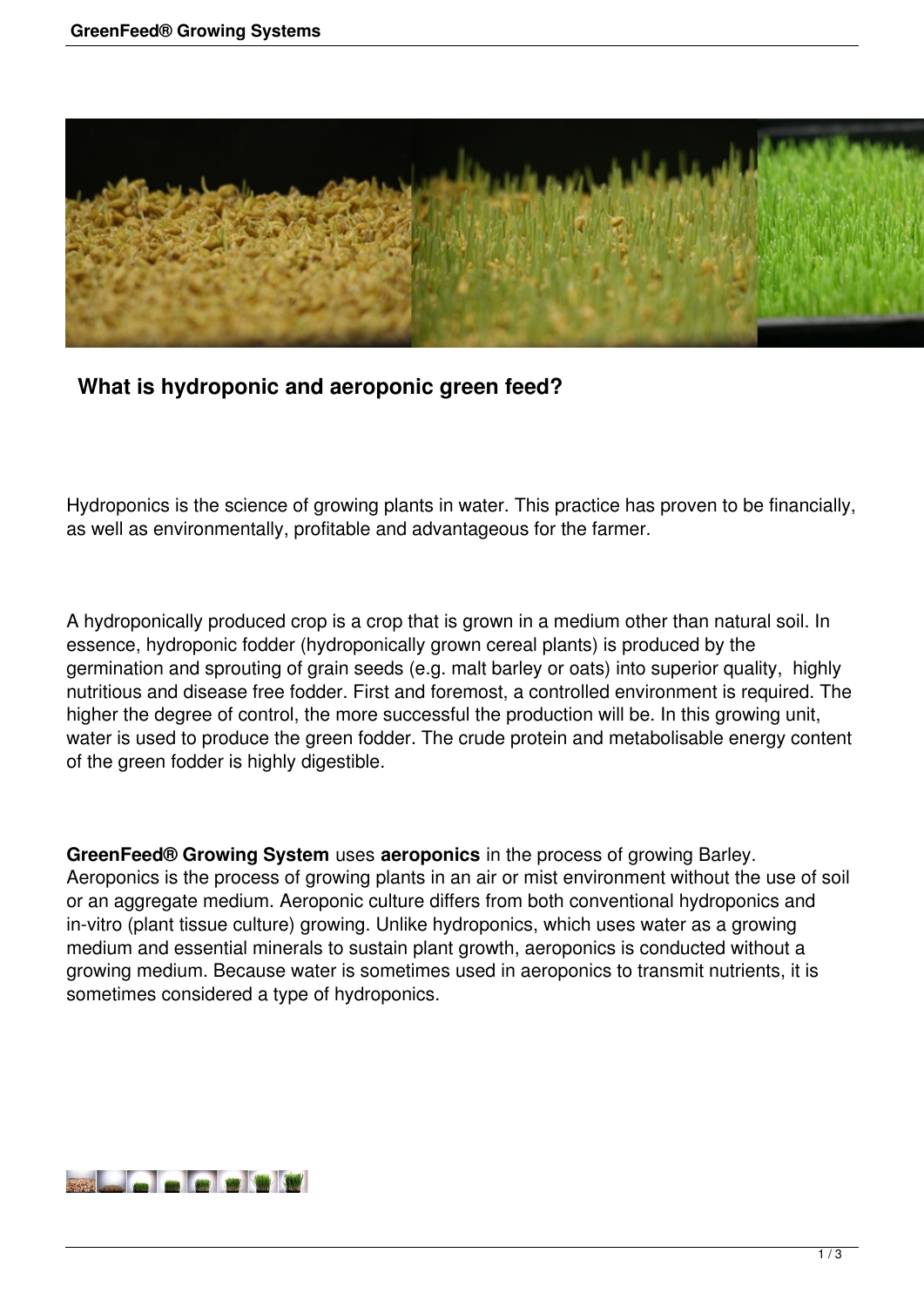To get the best results with hydroponic fodder, it needs to be fed in conjunction with roughage, or else scouring may occur.

## **History**

By no stretch of the imagination is hydroponic crop production something new. Even as far back as 80 years ago, Great Britain's agriculturalists practiced the 'crop-a-day' culture. The highly nutritious, vitamin and mineral rich sprouted forage was fed to various livestock and birds. (Harris: 1992)

## **What is a GreenFeed® Growing System?**

All grow room units supplied by **GreenFeed® Growing Systems** are weatherproof and include product characteristics such as hygienic finishes, strength and durability and quick assembly. **GreenFeed® Growing Systems** 

are available as a standard model or can be an individually designed aeroponic green feedbarkey/oat growing rooms in various sizes.

## **GreenFeed™ Growing Systems product range**

| <b>MODEL</b><br><b>SIZE</b>       | Number of Beef/Diary Calible of estimating per day<br>Factor:14 Kg per head pearcharg: 2.2Kg per head oper |  | y                                        |    |
|-----------------------------------|------------------------------------------------------------------------------------------------------------|--|------------------------------------------|----|
| <b>A</b> DDD<br><b>MICRO UNIT</b> | $250$ kg $-1$ ton                                                                                          |  | production volume per day (new building) | 45 |
| B                                 | <b>SEMI-AUTOMATED UNI4-14</b>                                                                              |  | metric tons production vol               |    |
| С                                 | <b>FULLY AUTOMATED UNIT-200</b>                                                                            |  | metric tons production vol               |    |

In our **MICRO and MANUAL TURNKEY UNITS** a selection of grain seeds is spread onto the growing trays and are watered at predetermined intervals with overhead sprays. In our manual